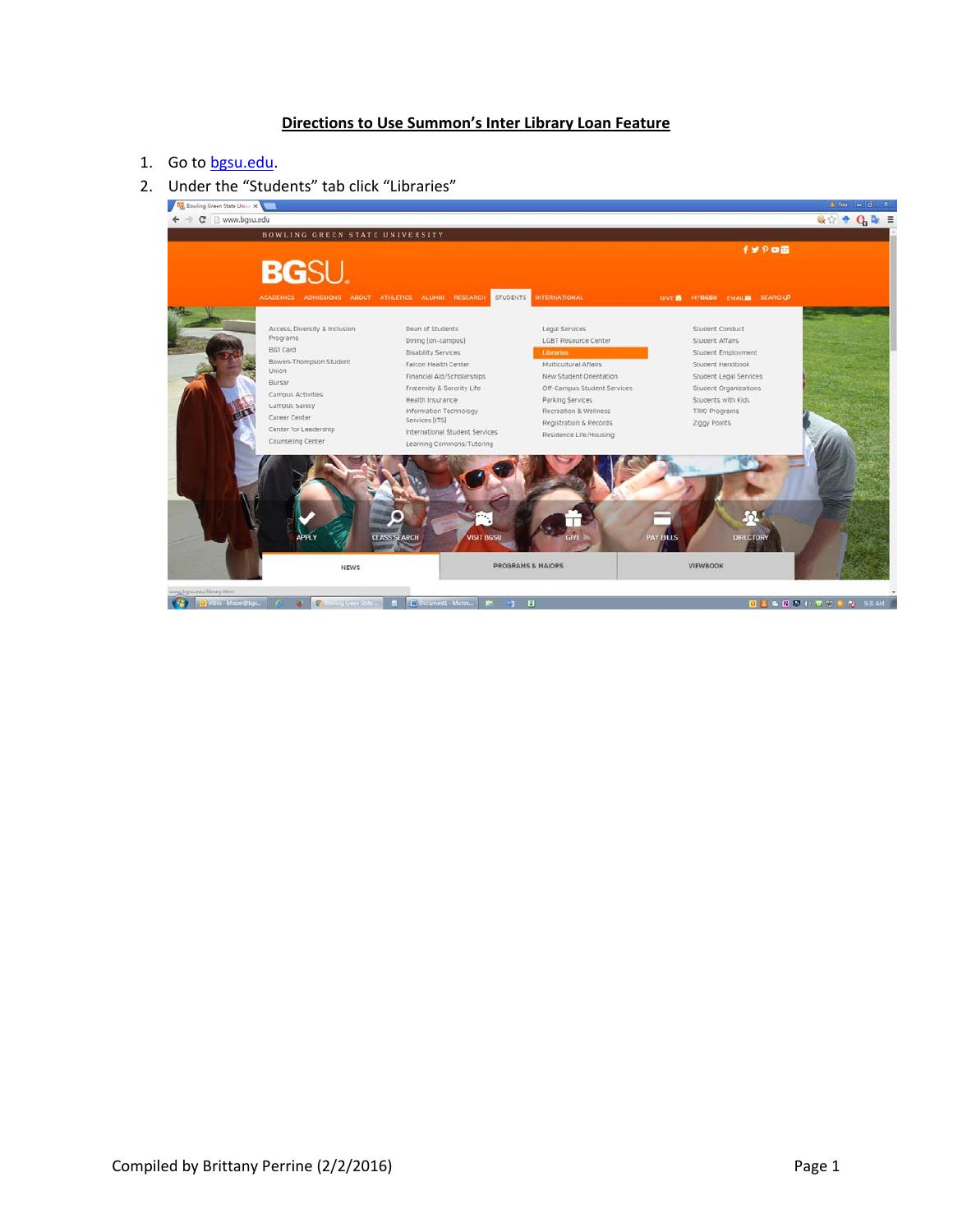3. If you are off campus you will need to log in to search using Summon.

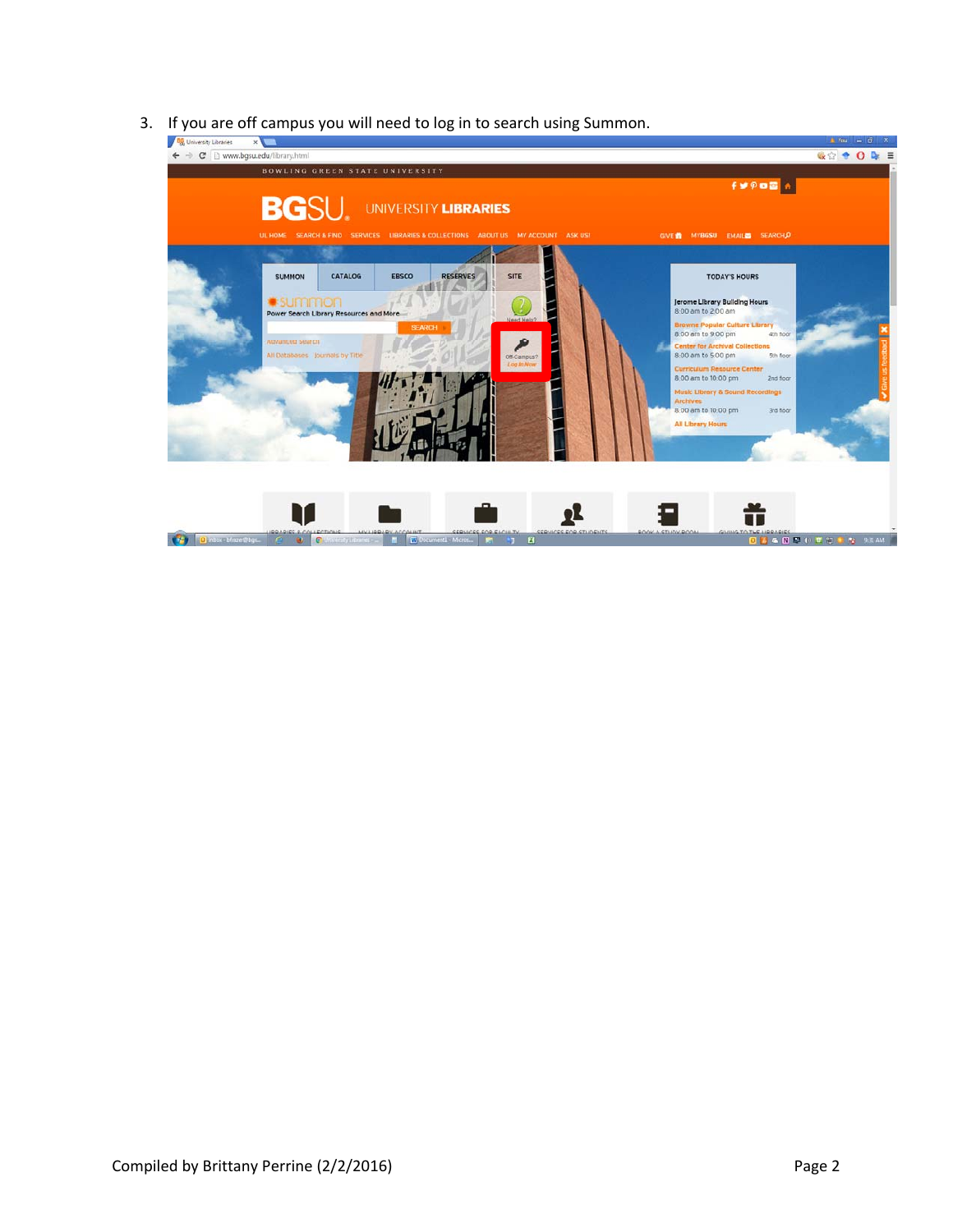- 4. Type in your search term. Here are some hints on using search terms:
	- Put your search in "" to get only results with that exact series of words.
	- Use a capital AND between main search terms to ensure both search terms are used.
	- Use a capital OR between search terms to find articles that use one of several words.
	- In Summon you have the option to use an "Advanced Search" to better narrow down your topic. Click the gear symbol next to the search bar.

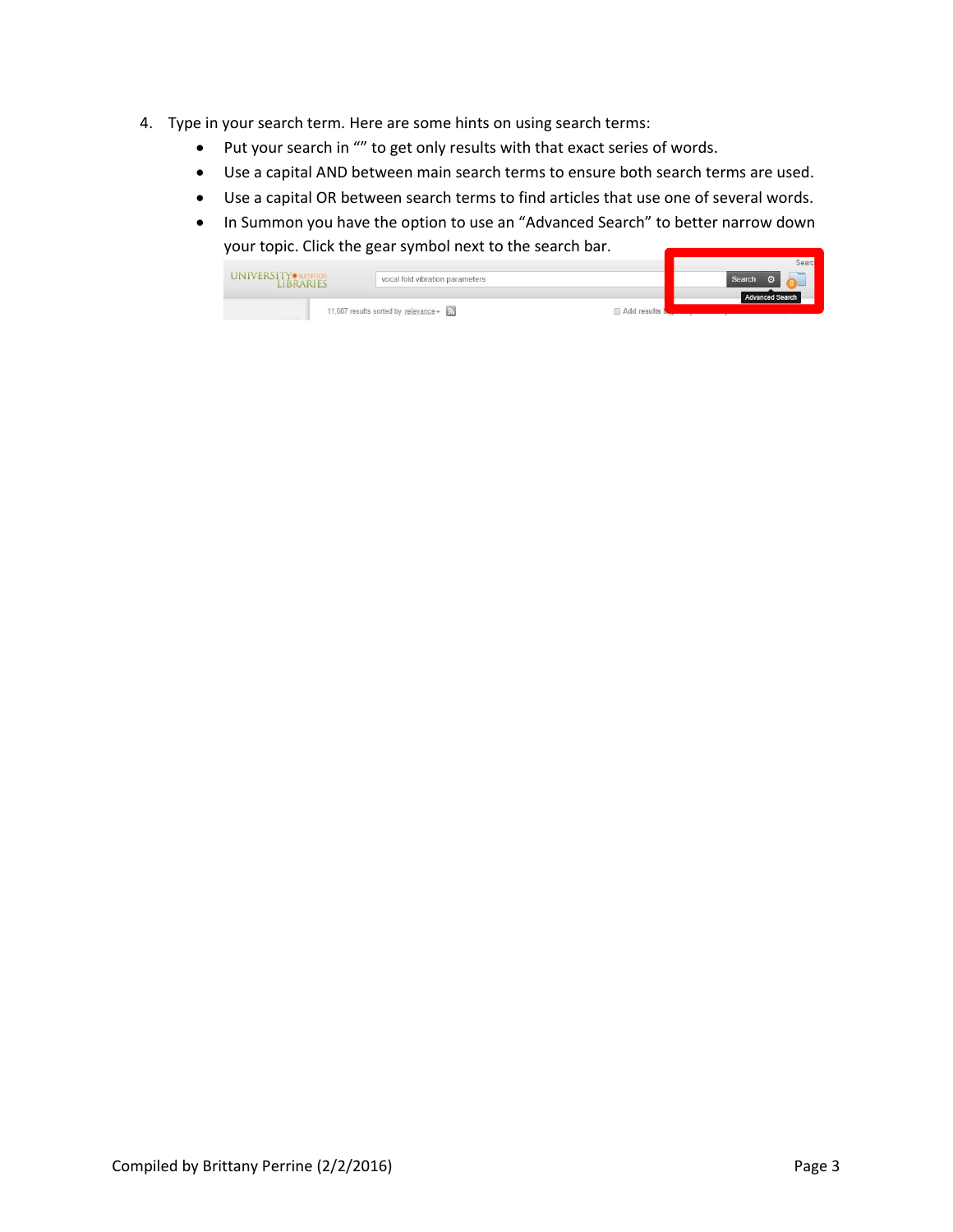5. If an article only has a "Citation Online," click on the name of the article.

| ŧ | 1. Improving Reliability and Accuracy of Vibration Parameters of Vocal Folds Based on High-<br>Speed Video and Electroglottography |                                                                                                                    |   |  |  |  |  |  |  |  |
|---|------------------------------------------------------------------------------------------------------------------------------------|--------------------------------------------------------------------------------------------------------------------|---|--|--|--|--|--|--|--|
|   | by Qin, XL; Wang, SP; Wan, MX<br>Permalink                                                                                         | IEEE TRANSACTIONS ON BIOMEDICAL ENGINEERING, 06/2009, Volume 56, Issue 6                                           | 6 |  |  |  |  |  |  |  |
|   |                                                                                                                                    | Quantified vibration parameters of vocal folds, including parameters directly extracted from high-speed video (HSV |   |  |  |  |  |  |  |  |
|   | 閵<br>Journal Article: Citation Online                                                                                              | Cited by 21 (Web of Science5M)                                                                                     |   |  |  |  |  |  |  |  |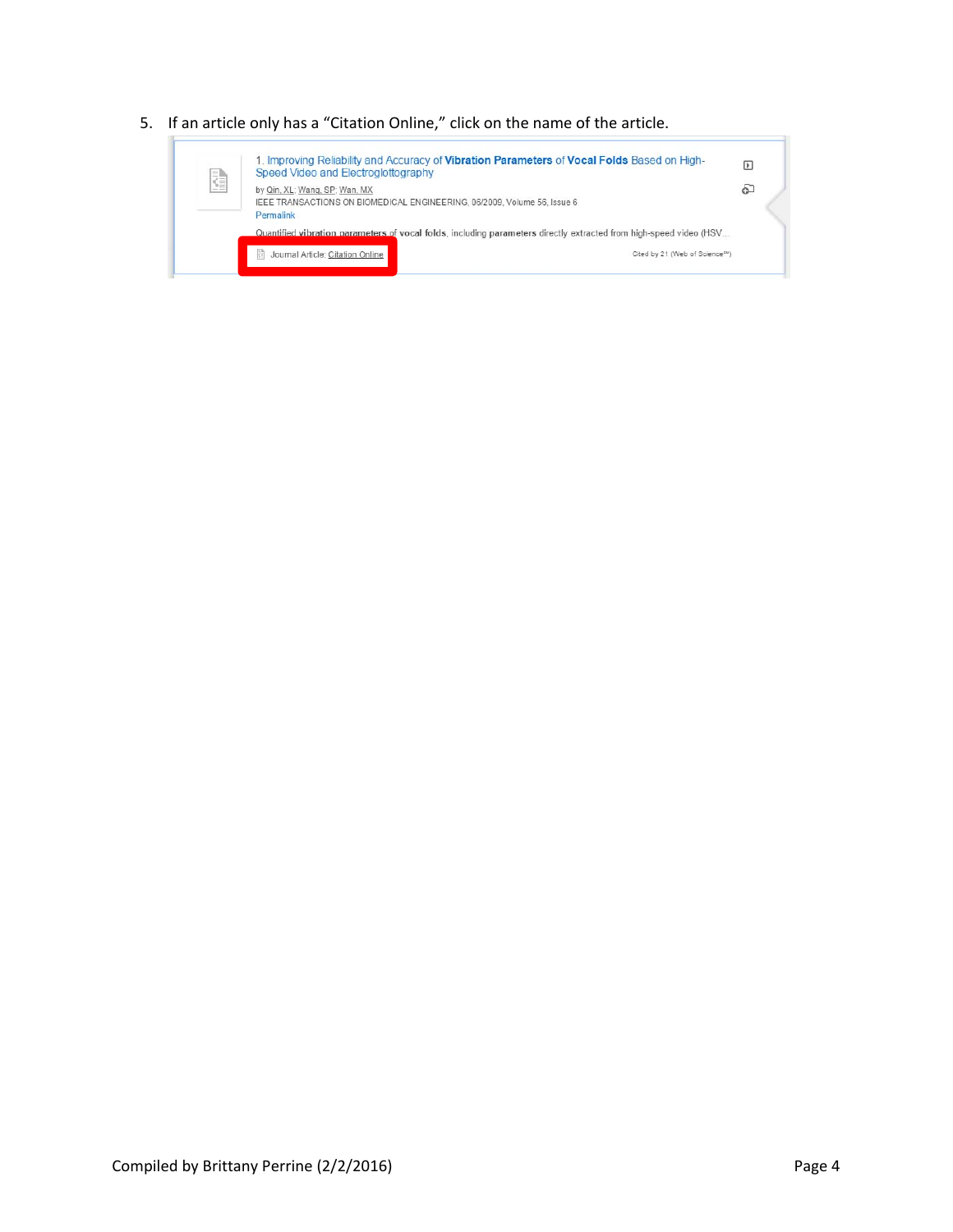6. After you click on the name of the article, an article summary page comes up. At the top right hand corner of the page there is a button that says, "Request through interlibrary loan." Click on this button.

|                                       |                                                                                                                                                                                                                                                                                                                                                                                                                                                                                                                                                                                                                                                                                                                                                                                                                                                                                                                                                                                                                                                                                                                                                                                                                                                                                                                                                                                                           | Search OhioLINK Feedback Help & English - Log in to RefWorks |
|---------------------------------------|-----------------------------------------------------------------------------------------------------------------------------------------------------------------------------------------------------------------------------------------------------------------------------------------------------------------------------------------------------------------------------------------------------------------------------------------------------------------------------------------------------------------------------------------------------------------------------------------------------------------------------------------------------------------------------------------------------------------------------------------------------------------------------------------------------------------------------------------------------------------------------------------------------------------------------------------------------------------------------------------------------------------------------------------------------------------------------------------------------------------------------------------------------------------------------------------------------------------------------------------------------------------------------------------------------------------------------------------------------------------------------------------------------------|--------------------------------------------------------------|
| UNIVERSITY summon<br><b>LIBRARIES</b> | vocal fold vibration parameters<br>Search<br>$\circ$                                                                                                                                                                                                                                                                                                                                                                                                                                                                                                                                                                                                                                                                                                                                                                                                                                                                                                                                                                                                                                                                                                                                                                                                                                                                                                                                                      | Need Help?<br>Ask Us!                                        |
| < Back to search results              |                                                                                                                                                                                                                                                                                                                                                                                                                                                                                                                                                                                                                                                                                                                                                                                                                                                                                                                                                                                                                                                                                                                                                                                                                                                                                                                                                                                                           |                                                              |
|                                       | Improving Reliability and Accuracy of Vibration Parameters of Vocal Folds Based on High-Speed Video and<br>Request through interlibrary loan<br>Electroglottography                                                                                                                                                                                                                                                                                                                                                                                                                                                                                                                                                                                                                                                                                                                                                                                                                                                                                                                                                                                                                                                                                                                                                                                                                                       |                                                              |
| Ś.                                    | by Qin, XL; Wang, SP; Wan, MX<br>$\sim$<br>ø<br>A Note: You do not have access to this article online                                                                                                                                                                                                                                                                                                                                                                                                                                                                                                                                                                                                                                                                                                                                                                                                                                                                                                                                                                                                                                                                                                                                                                                                                                                                                                     | 22                                                           |
|                                       | Journal Article Citation Online                                                                                                                                                                                                                                                                                                                                                                                                                                                                                                                                                                                                                                                                                                                                                                                                                                                                                                                                                                                                                                                                                                                                                                                                                                                                                                                                                                           |                                                              |
| Abstract                              |                                                                                                                                                                                                                                                                                                                                                                                                                                                                                                                                                                                                                                                                                                                                                                                                                                                                                                                                                                                                                                                                                                                                                                                                                                                                                                                                                                                                           |                                                              |
|                                       | Quantified vibration parameters of vocal folds, including parameters directly extracted from high-speed video (HSV) and electrogiottography (FGG), and inverse parameters based on models, can accurately<br>describe the mechanism of phonation and also classify the abnormal in clinics. In order to improve the reliability and accuracy of these parameters, this paper provides a method based on an integrated                                                                                                                                                                                                                                                                                                                                                                                                                                                                                                                                                                                                                                                                                                                                                                                                                                                                                                                                                                                     |                                                              |
|                                       | recording system. This system includes two parts: HSV and EGG, which can record vibration information of vocal folds simultaneously. An image processing approach that bases on Zernike moments<br>operator and an improved level set algorithm is proposed to detect glottal edges at subpixel-level aiming at image series recorded by HSV. An approach is also introduced for EGG data to extract three kinds<br>of characteristic points for special vibration instants. Finally, inverse parameters of vocal folds can be optimized by a genetic algorithm based on the experimental vibration behaviors synthesized with these<br>parameters and the simulations of a two-mass model. The results of a normal phonation experiment indicate that the parameters extracted by this method are more accurate and reliable than those extracted<br>by general methods, which were only on the basis of HSV data and with pixel-level processing approaches in former studies.                                                                                                                                                                                                                                                                                                                                                                                                                          |                                                              |
| <b>MEDLINE</b><br>Web of Science      | Quantified vibration parameters of vocal folds, including parameters directly extracted from high-speed video (HSV) and electroglottography (EGG), and inverse parameters based on models, can accurately<br>describe the mechanism of phonation and also classify the abnormal in clinics. In order to improve the reliability and accuracy of these parameters, this paper provides a method based on an integrated<br>recording system. This system includes two parts: HSV and EGG, which can record vibration information of vocal folds simultaneously. An image processing approach that bases on Zernike moments<br>operator and an improved level set algorithm is proposed to detect glottal edges at subpixel-level aiming at image series recorded by HSV. An approach is also introduced for EGG data to extract three kinds<br>of characteristic points for special vibration instants. Finally, inverse parameters of vocal folds can be optimized by a genetic algorithm based on the experimental vibration behaviors synthesized with these<br>parameters and the simulations of a two-mass model. The results of a normal phonation experiment indicate that the parameters extracted by this method are more accurate and reliable than those extracted<br>by general methods, which were only on the basis of HSV data and with pixel-level processing approaches in former studies. |                                                              |
| More Details                          |                                                                                                                                                                                                                                                                                                                                                                                                                                                                                                                                                                                                                                                                                                                                                                                                                                                                                                                                                                                                                                                                                                                                                                                                                                                                                                                                                                                                           |                                                              |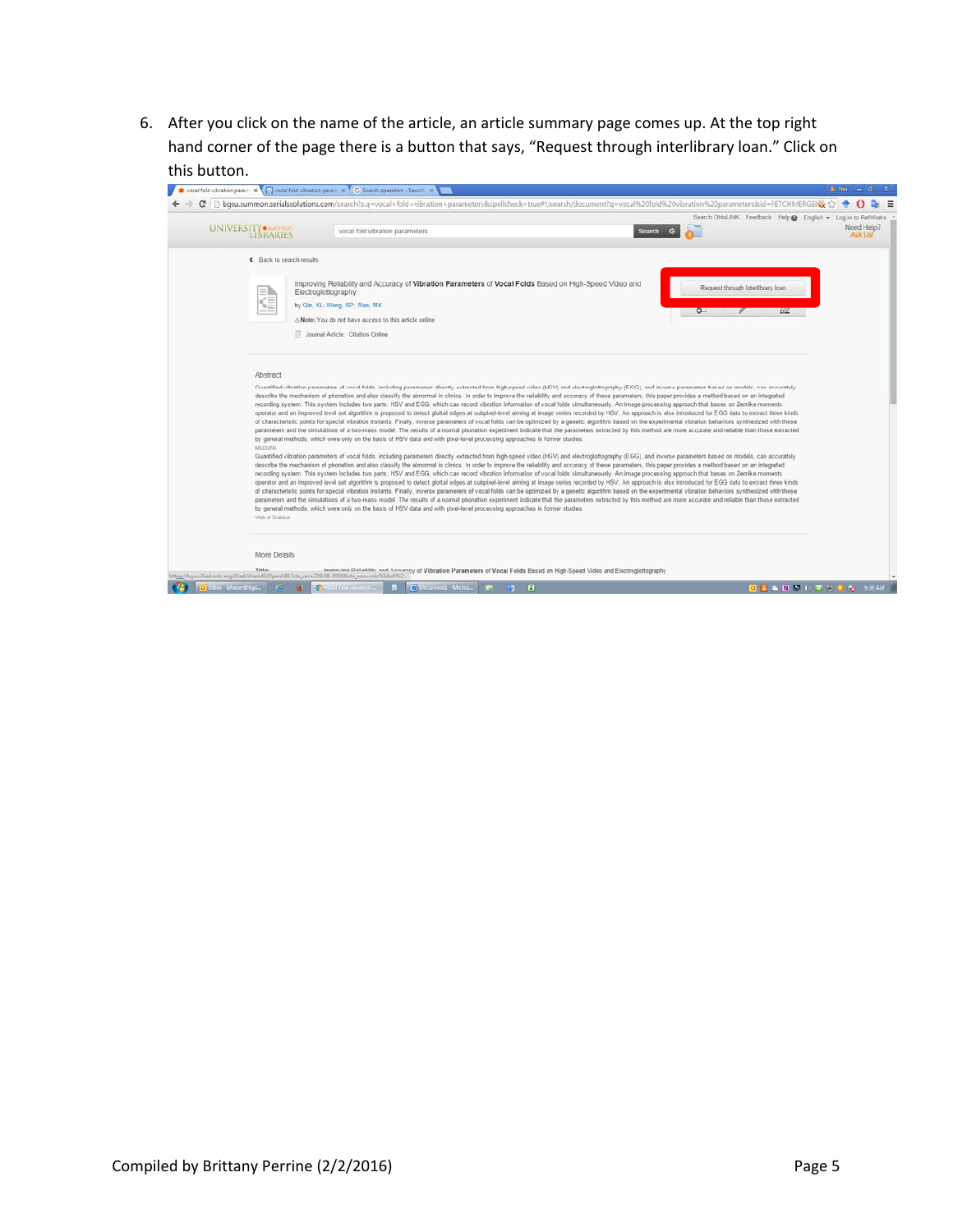7. You will be brought to a page that asks for your ILLiad Logon. THIS IS NOT THE SAME AS YOUR BGSU LOGIN. If you have never used ILLiad before click "First Time Users." You will be brought to a page that has a bunch of information about ILLiad. You should review this information and then click the "First Time Users Click Here" button. You will then be brought to a page to create a login for ILLiad.

| vocal fold vibration param X   b ILLiad Logon | X R vocal fold vibration param X G Search operators - Search X R                                                                                                                                                                                                                                                                                                       | $4$ You $ 0$<br>$\mathbf{x}$<br>$\equiv$ |  |  |  |  |  |  |
|-----------------------------------------------|------------------------------------------------------------------------------------------------------------------------------------------------------------------------------------------------------------------------------------------------------------------------------------------------------------------------------------------------------------------------|------------------------------------------|--|--|--|--|--|--|
|                                               | C B https://bgsu.illiad.oclc.org/illiad/illiad/illiad/illiad/illiad/illiad/illiad/illiad/illiad/illiad/illiad/illiad/illiad/illiad/in=30&ctx_ver=Z39.88-2004&ctx_enc=info%3Aofi%2Fenc%3AUTF-8𝔯_id=infosid/summon.serialssol<br>University Libraries ILLiad at BGSU<br>Enter your user information below.<br>Then press the Logon to ILLiad button to continue.         |                                          |  |  |  |  |  |  |
| <b>ILLiad Logon</b>                           |                                                                                                                                                                                                                                                                                                                                                                        | * Indicates required field               |  |  |  |  |  |  |
| <b>Username</b><br>Password                   | Logon to ILLiad<br>Forgot Password?<br><b>First Time Users</b><br>Problems or questions? Read the ILLiad FAQ, or use the contact addresses and numbers below.<br>Jerome Library Interlibrary Loan<br>ill@bgsu.edu<br>419-372-8726<br>If you need help finding Materials, please Ask-A-Librarian.<br>If you need account help contact ill@bgsu.edu or circdesk@bgsu.edu |                                          |  |  |  |  |  |  |
|                                               | Copyright @ 1998-2006 Altas Systems, Inc. All Rights Reserved.                                                                                                                                                                                                                                                                                                         |                                          |  |  |  |  |  |  |

Contact Macritique (2) 2 Catalogue Corp. 8 Clockward Mont. (2) 12 Clockward (2) 2 Clockward (2) 2 Clockward (2) 2 Clockward (2) 2 Clockward (2) 2 Clockward (2) 2 Clockward (2) 2 Clockward (2) 2 Clockward (2) 2 Clockward (2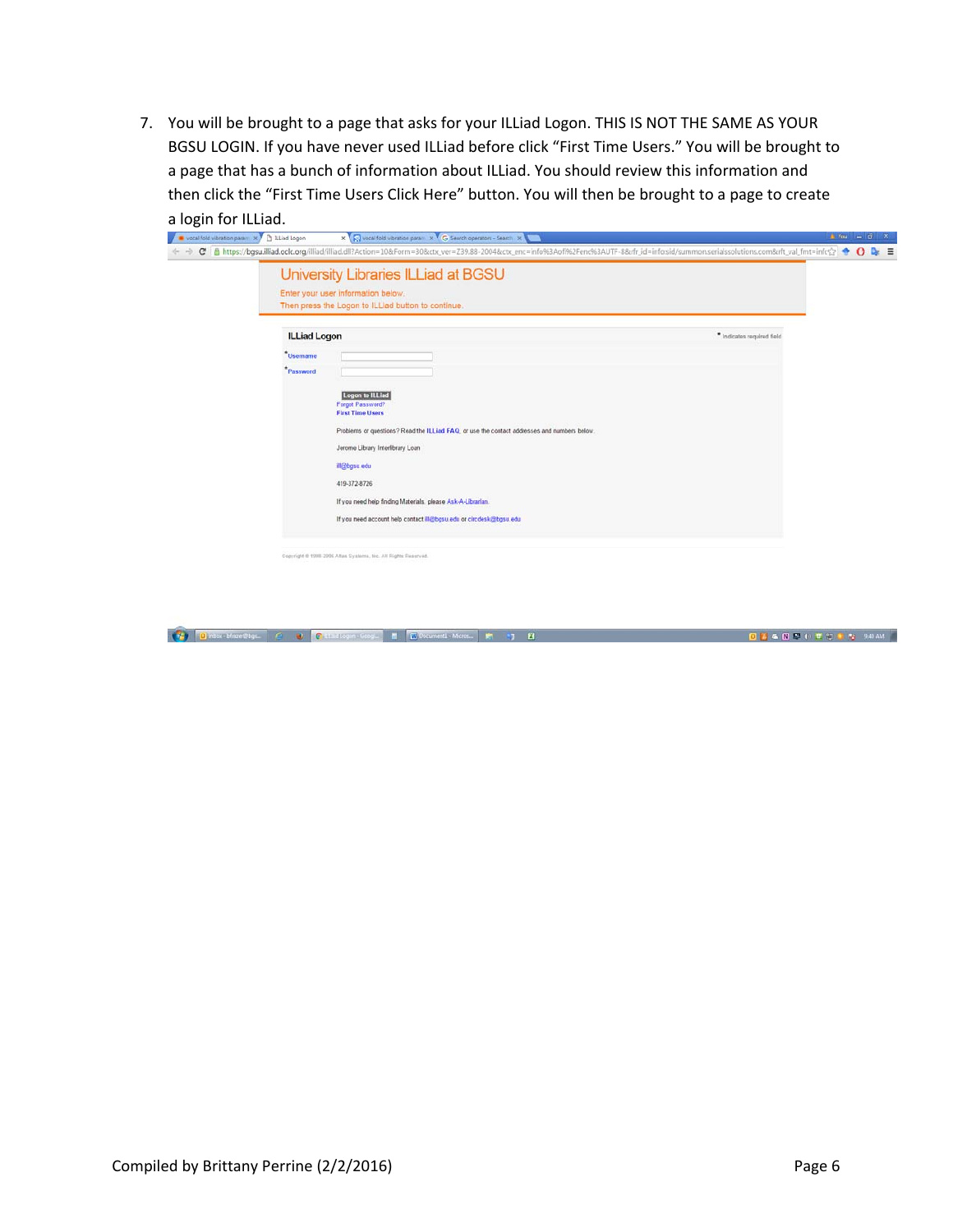8. After you login, you will be brought to a page that looks like the page below. It is called the "Article Request" page. All of the information about the article is filled in. Confirm that the information is correct. Then click the "Submit Request" button at the bottom of the page.

|                                                               | University Libraries ILLiad at BGSU                                                                                                         | <b>CON</b><br><b>RABIA</b> PAI                                               | Zoom: 75%<br>Reset to default |
|---------------------------------------------------------------|---------------------------------------------------------------------------------------------------------------------------------------------|------------------------------------------------------------------------------|-------------------------------|
| · Logoff Ishaam                                               | <b>Article Request</b>                                                                                                                      | Indicates required field                                                     |                               |
| · Main Menu<br>* New Request<br>- Adiple                      | Enter information below and gress the Submit Information button to send.<br>Describe the item you want                                      |                                                                              |                               |
| + Book<br>- Patent<br>· Thesis Cissartation                   | Title (Journal, Conference Proceedings,<br>Anthology)<br>Pressure do not anteres una unusia your situation is apprentised                   | IEEE TRANSACTIONS ON BIOMEDICAL ENSINEERING                                  |                               |
| * View<br>- Outstanding Requests<br>- Electronically Received | Volume                                                                                                                                      |                                                                              |                               |
| Artigles<br>. Checked Out Items<br>. Canceled Requests        | Issue Number or Designation<br><b>Month</b>                                                                                                 |                                                                              |                               |
| . Hatery Requests<br>+ All Requests<br>- Natifications        | Year                                                                                                                                        | 2009-08-01                                                                   |                               |
| * Tasis<br>- Charge User<br>Information<br>+ Charge Associats | <b>Inclusive Pages</b><br><b>ISSNISEN (International Standard Serial/Book</b><br>Number)<br>Highway will appear request processing          | 1744-1784<br>0018-0294                                                       |                               |
| . Change Password<br>· About ILLiad                           | <b>Call Number</b>                                                                                                                          |                                                                              |                               |
|                                                               | <b>Article Author</b>                                                                                                                       | On, XL                                                                       |                               |
|                                                               | <b>Article Title</b>                                                                                                                        | Improving Reliability and Accuracy of<br>Wibration Parameters of Vocal Folds |                               |
|                                                               | <b>Not Wanted After Date</b><br>(MMODYYYYY)                                                                                                 | 05/02/2016                                                                   |                               |
|                                                               | Will you accept the item in a language other than<br>English?<br>If yes, specify acceptable languages in the notes field.                   | Na<br>٠                                                                      |                               |
|                                                               | Notes<br>Put any information here that may help us find the fiem, as well as any other pertinent information.                               |                                                                              |                               |
|                                                               | Where did you learn about this item?                                                                                                        |                                                                              |                               |
|                                                               | Where did you find this item cited?<br>Examples are Dissertation Abstracts. Dialog (specify which database), or a specific journal or book. | summon.sentalssolutions.com                                                  |                               |
|                                                               | Date of the work that cited the item.                                                                                                       |                                                                              |                               |
|                                                               | Volume number of the work that cited the item                                                                                               |                                                                              |                               |
|                                                               | Pages where the item is cited.                                                                                                              | <b>Submit Request</b><br>Cancel - Return to Main Menu<br><b>Clear Form</b>   |                               |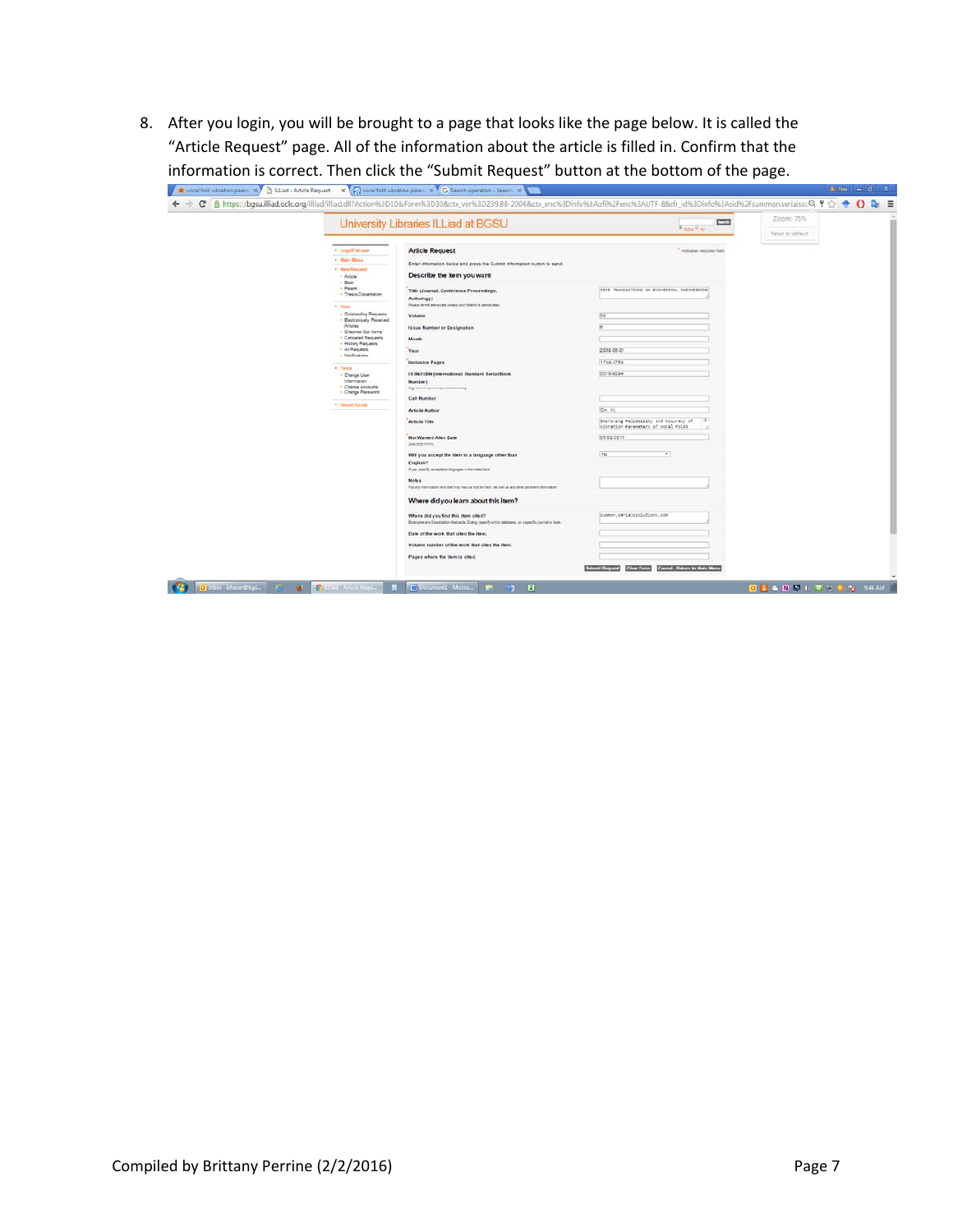9. Articles generally take about a week to come in. When your article is ready you will get an email from the ILL Office that looks like the print screen below. Click on the link in the email. You will be asked to log in to the ILLiad system.